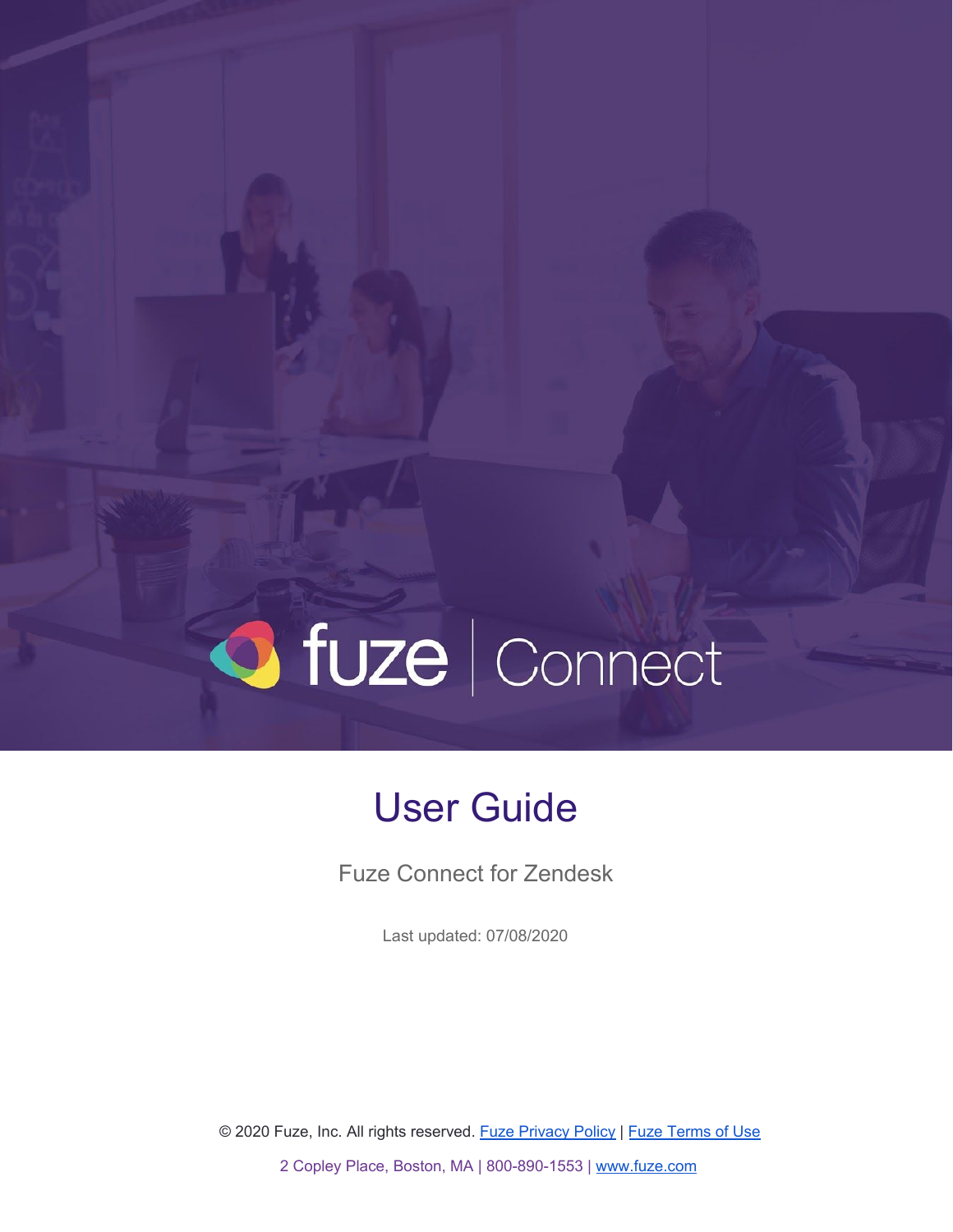

# <span id="page-1-0"></span>**Introduction**

Fuze Connect is a desktop application which automatically looks up Zendesk data during a call, to give you the information you need about the caller at a glance.

### Table of contents

| <b>Introduction</b>             | 1              |
|---------------------------------|----------------|
| <b>Getting Started</b>          | $\overline{2}$ |
| <b>Initial Setup</b>            | $\overline{2}$ |
| <b>Authorizing Zendesk</b>      | $\mathbf{3}$   |
| <b>Idle Screen</b>              | 6              |
| <b>Inbound / Outbound Calls</b> | $\overline{7}$ |
| <b>On-Call Actions</b>          | $\overline{7}$ |
| <b>Call Notes and Wrap-Up</b>   | 8              |
|                                 |                |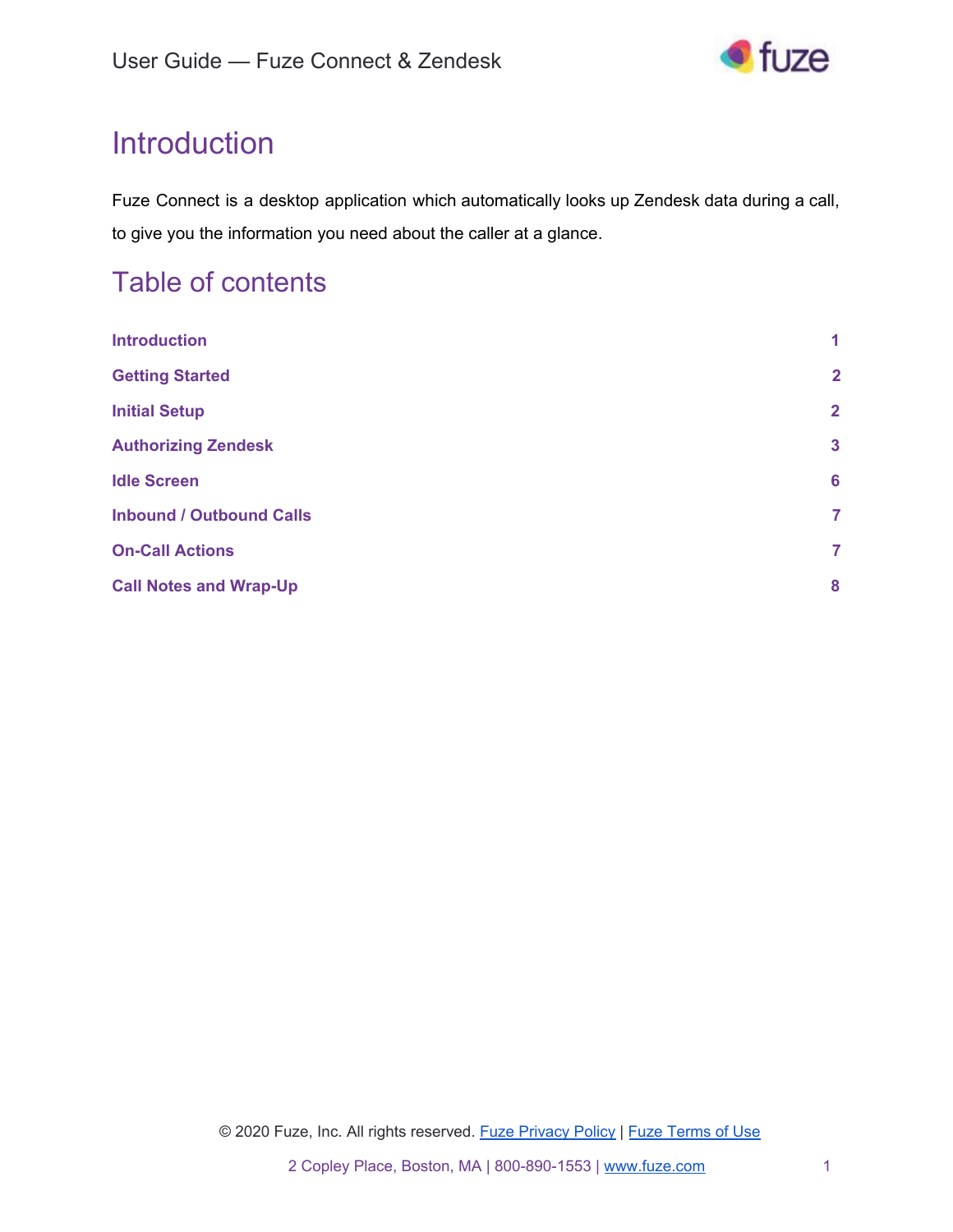

# <span id="page-2-0"></span>Getting Started

Fuze Connect is offered as a desktop application. To install Fuze Connect on your computer, you can download the executable from Fuze servers.

- 1. Open your web browser and navigate to the Fuze Connect download link:
	- <https://fuzeconnect.gts.fuze.com/>

Your browser should automatically download the Mac or Windows installer that is specific to your platform.

2. Open the downloaded Fuze Connect installer, and follow the installation instructions.



# <span id="page-2-1"></span>Initial Setup

Perform the following actions to set up Fuze Connect with Zendesk

- Once installation is complete, you may start Fuze Connect.
- On first run, you will need to log in to your Fuze account.
- On this screen, enter your **Fuze Username** and click **Next**.
- Depending on your account settings, you will either be prompted for your **Fuze Password**, or redirected to your **authentication provider** to complete your login.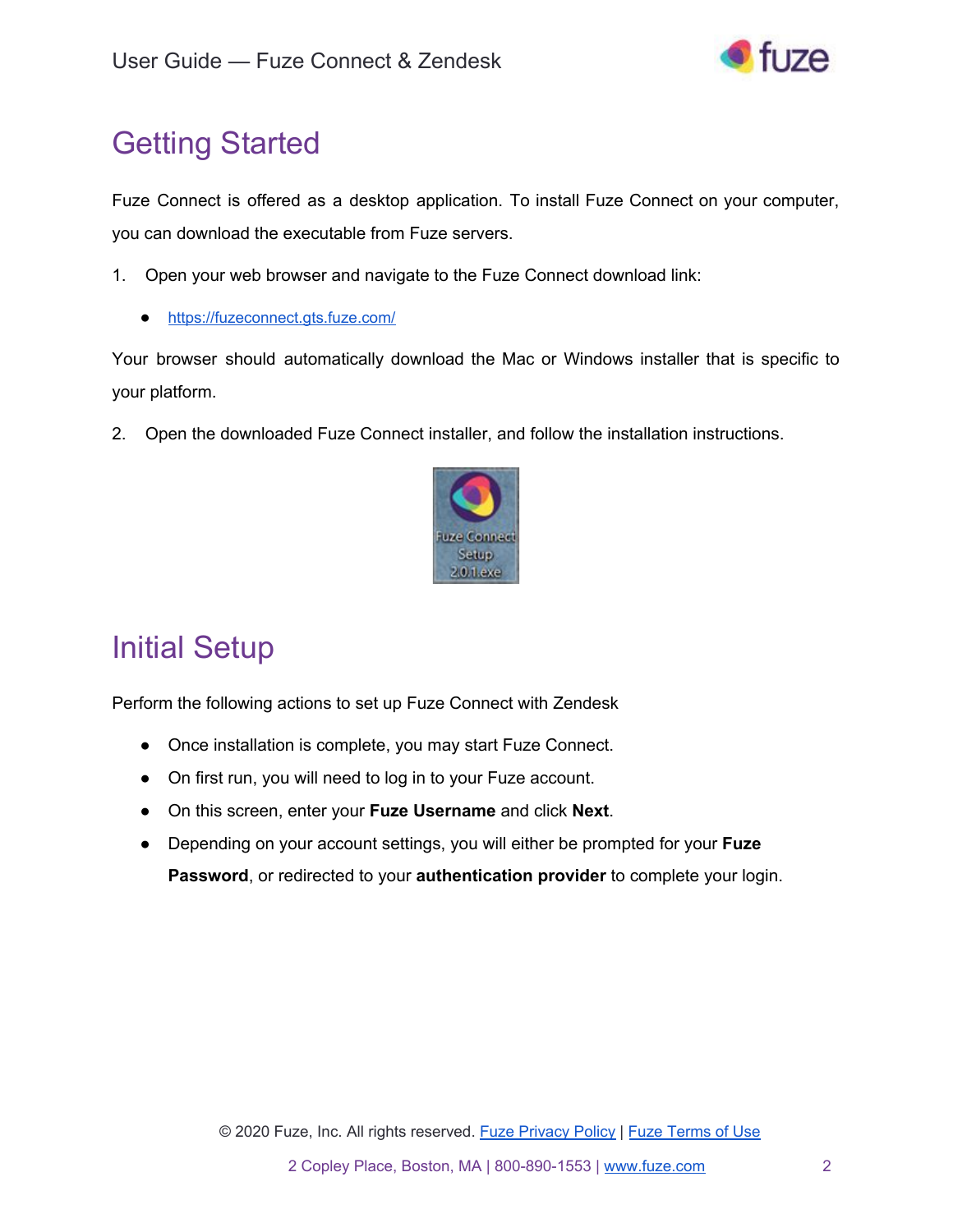



# Welcome

Enter your username or e-mail to sign in

| Username or E-mail |             |  |
|--------------------|-------------|--|
|                    | <b>NEXT</b> |  |
|                    |             |  |

# <span id="page-3-0"></span>Authorizing Zendesk

Once you log in with your Fuze account, additional authentication will be required to complete the connection between Fuze and Zendesk.

**If you receive the following message, you must authorize your connected Zendesk integration before you can use Fuze Connect:**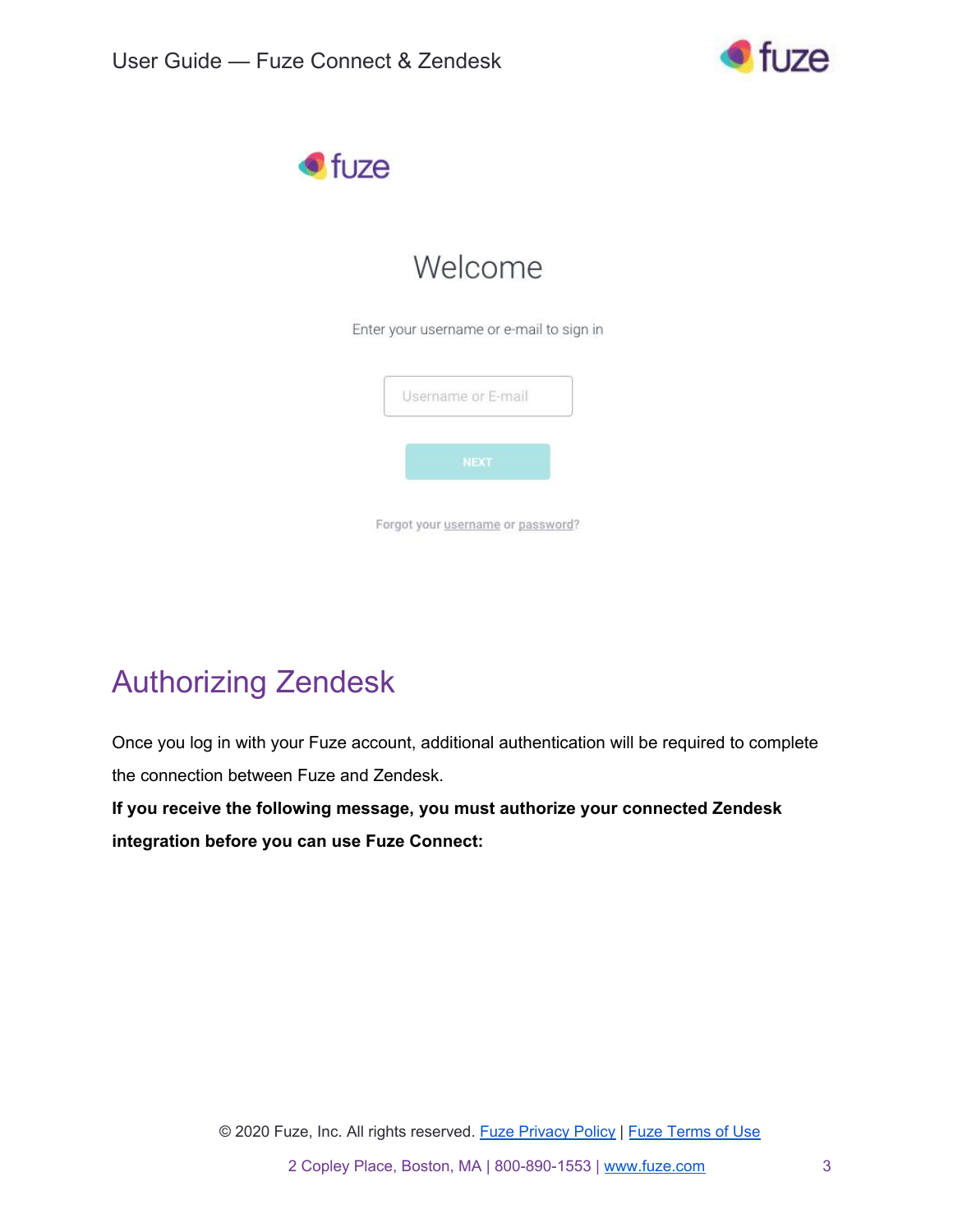

| Fuze Connect Initialize<br>Edit View Help<br>Film             |  | × |
|---------------------------------------------------------------|--|---|
| <b>ofuze</b> Connect   Setup                                  |  |   |
|                                                               |  |   |
| <b>Fuze Connect</b>                                           |  | × |
| No End Point Defined<br>×<br>Do you want to create a new one? |  |   |
| $\rightarrow$ Exit                                            |  |   |
| $\rightarrow$ Continue                                        |  |   |
|                                                               |  |   |
|                                                               |  |   |
| <b>D Fuze 2017</b>                                            |  |   |

1. Click **Continue** to proceed to the next prompt



1.1 On this screen you can enter your Zendesk username/password to authenticate and press Save.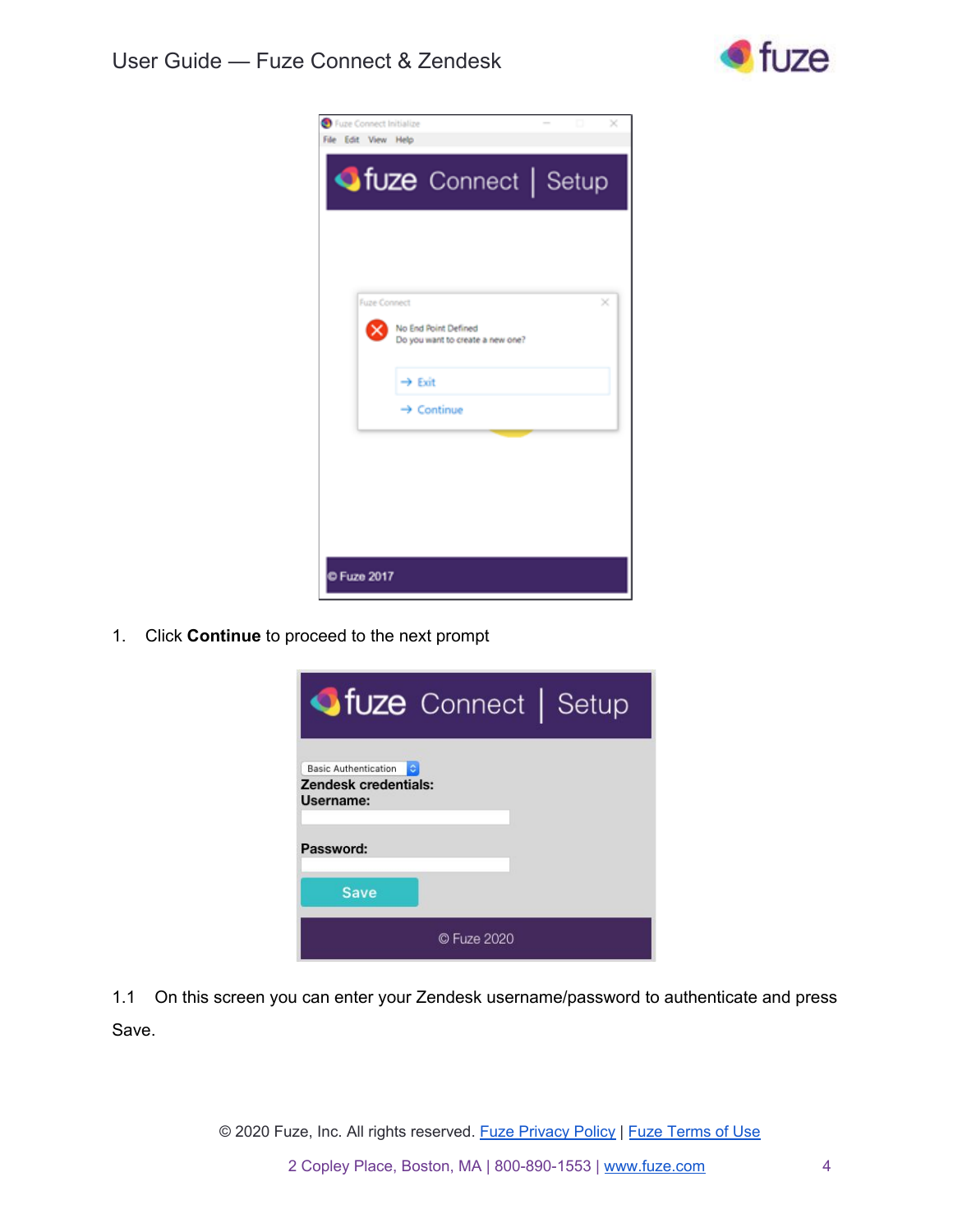

1.2 You can also change the authentication method to Oauth and press OK so you can authorize the application logging in to Zendesk on your default browser.

| <b>Ofuze</b> Connect   Setup                                                                                                                             |
|----------------------------------------------------------------------------------------------------------------------------------------------------------|
| Oauth Authentication ▼<br>OK                                                                                                                             |
| © Fuze 2020                                                                                                                                              |
|                                                                                                                                                          |
| $\times$<br>Sign in to Acme Corp<br>Email                                                                                                                |
| Password                                                                                                                                                 |
| Stay signed in                                                                                                                                           |
| <b>Sign in</b>                                                                                                                                           |
| Forgot my password                                                                                                                                       |
| New to Acme Corp? Sign up                                                                                                                                |
| Have you emailed us? Get a password                                                                                                                      |
| If you've communicated with our support staff through email previously,<br>you're already registered. You probably don't have a password yet,<br>though. |
| <b>Privacy Policy</b>                                                                                                                                    |
|                                                                                                                                                          |

1.2.1 If necessary, log in to your Zendesk. In some cases a screen asking for authorization for Fuze Connect to be able to access Zendesk may appear and user should accept it.

2. After the username/password is validated by Fuze Connect or after the Oauth2 process is finished a Fuze Connect landing page will appear on the browser.

Once Fuze Connect has been authorized with your Zendesk instance, you can begin using Fuze Connect right away.

© 2020 Fuze, Inc. All rights reserved. Fuze [Privacy](https://www.fuze.com/fuze-privacy-policy) Policy | Fuze [Terms](https://www.fuze.com/legal) of Use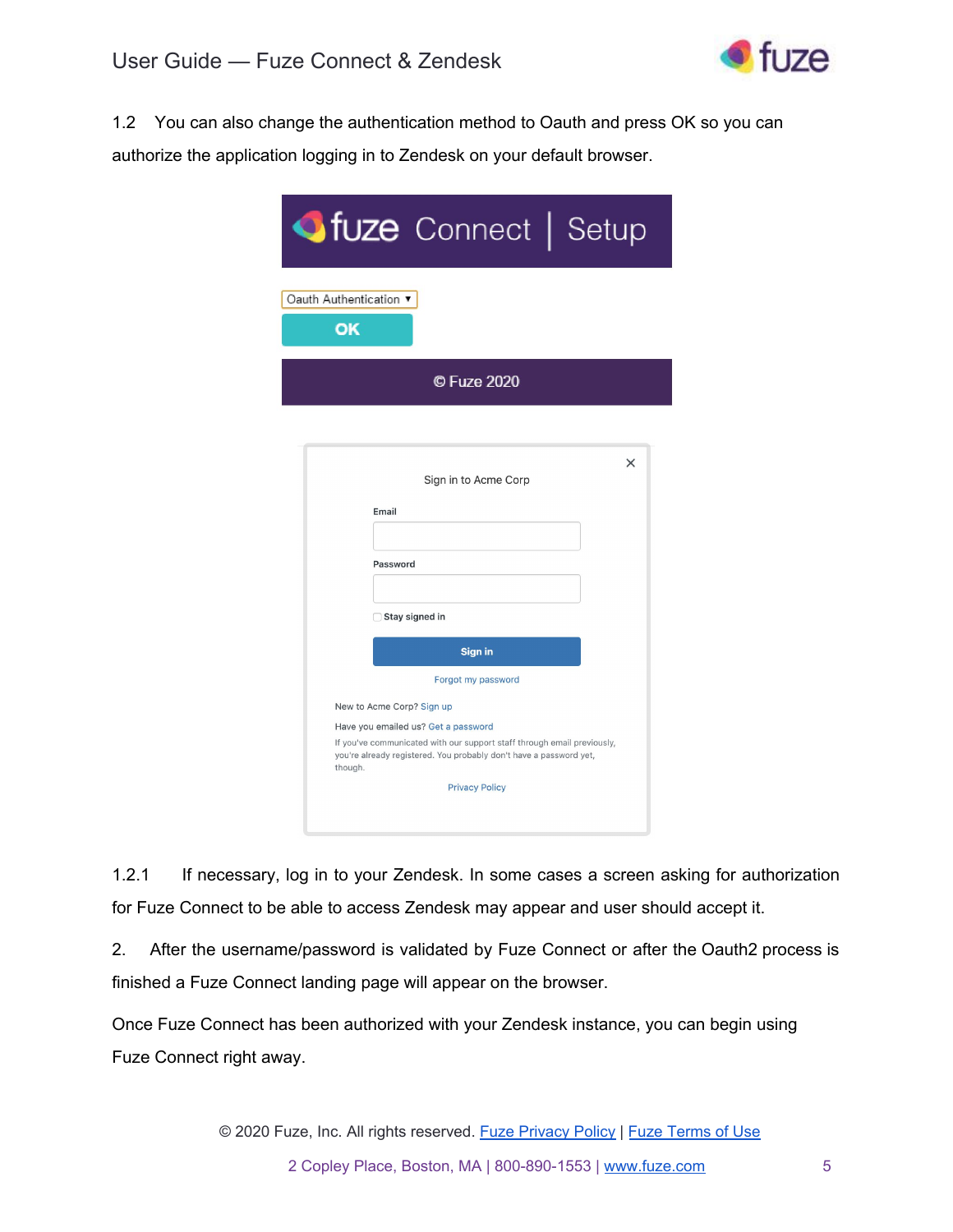

# <span id="page-6-0"></span>Idle Screen

While you are not on a call, Fuze Connect will display the following Idle Screen:



#### *Fuze Connect Idle Screen*

The idle screen shows the connection status of Fuze Connect.

Below the status text and image is the Call History, which shows all calls made or received while Fuze Connect was open and active.

- A **left arrow** indicates an **Inbound Call**.
- A **right arrow** indicates an **Outbound Call**.

Clicking on a record in the Call History will dial that contact at the number shown.

Calls initiated in this way will be made using your preferred Click to Call device, as configured in *the Fuze Customer Portal.*

© 2020 Fuze, Inc. All rights reserved. Fuze [Privacy](https://www.fuze.com/fuze-privacy-policy) Policy | Fuze [Terms](https://www.fuze.com/legal) of Use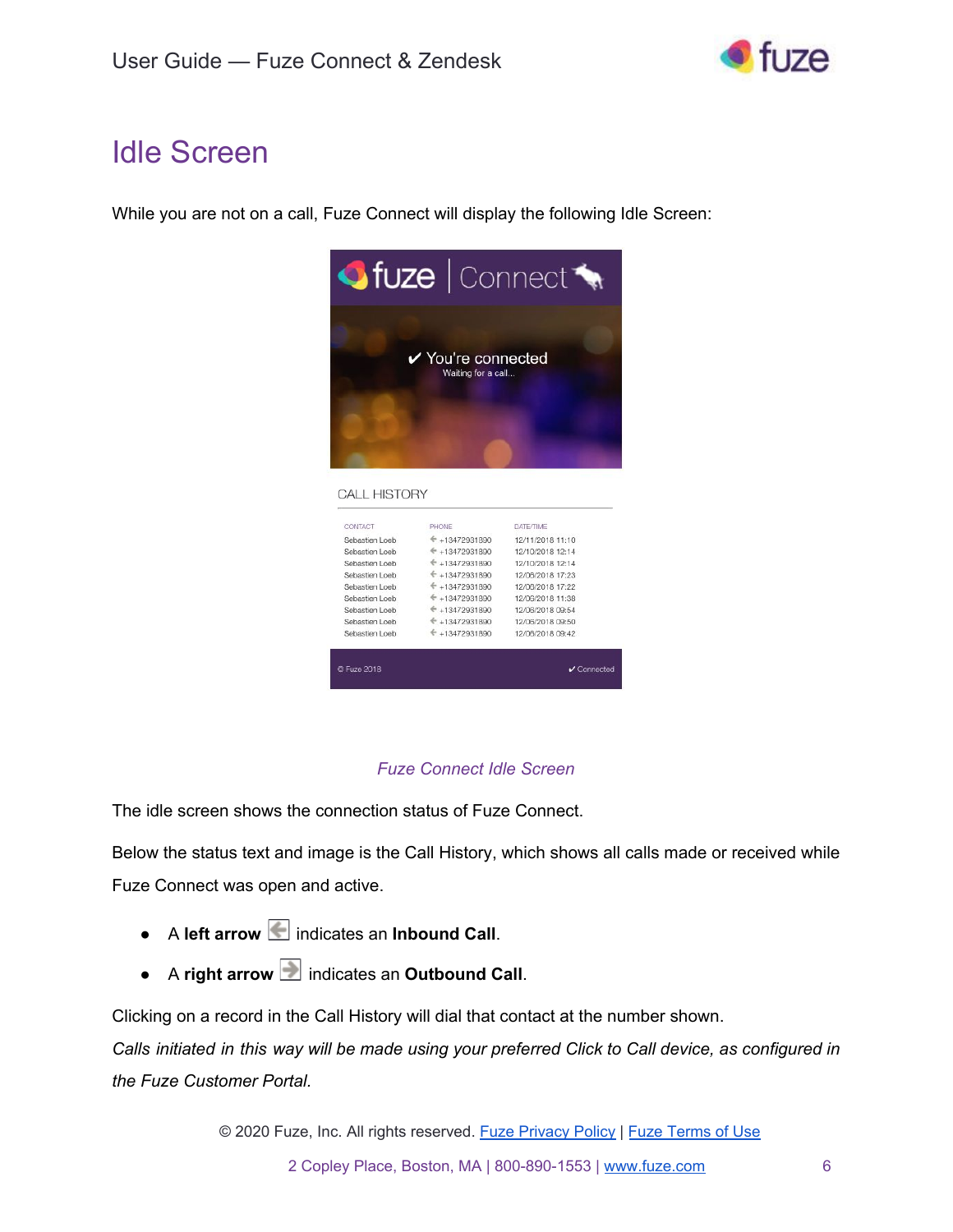

# <span id="page-7-0"></span>Inbound / Outbound Calls

On an incoming or outgoing call, the Connector will present relevant information by performing a lookup in your connected Zendesk environment based on the caller's phone number and Caller ID.

Once the lookup is complete, a table will be displayed which shows relevant data.

Fuze Connect will attempt to match the phone number to any accounts in the connected Zendesk environment.

Contacts will be searched matching the phone number and if it will be displayed in the primary area if found. When there is a Contact Match, the integration will display related Incidents



*Incoming call info*

© 2020 Fuze, Inc. All rights reserved. Fuze [Privacy](https://www.fuze.com/fuze-privacy-policy) Policy | Fuze [Terms](https://www.fuze.com/legal) of Use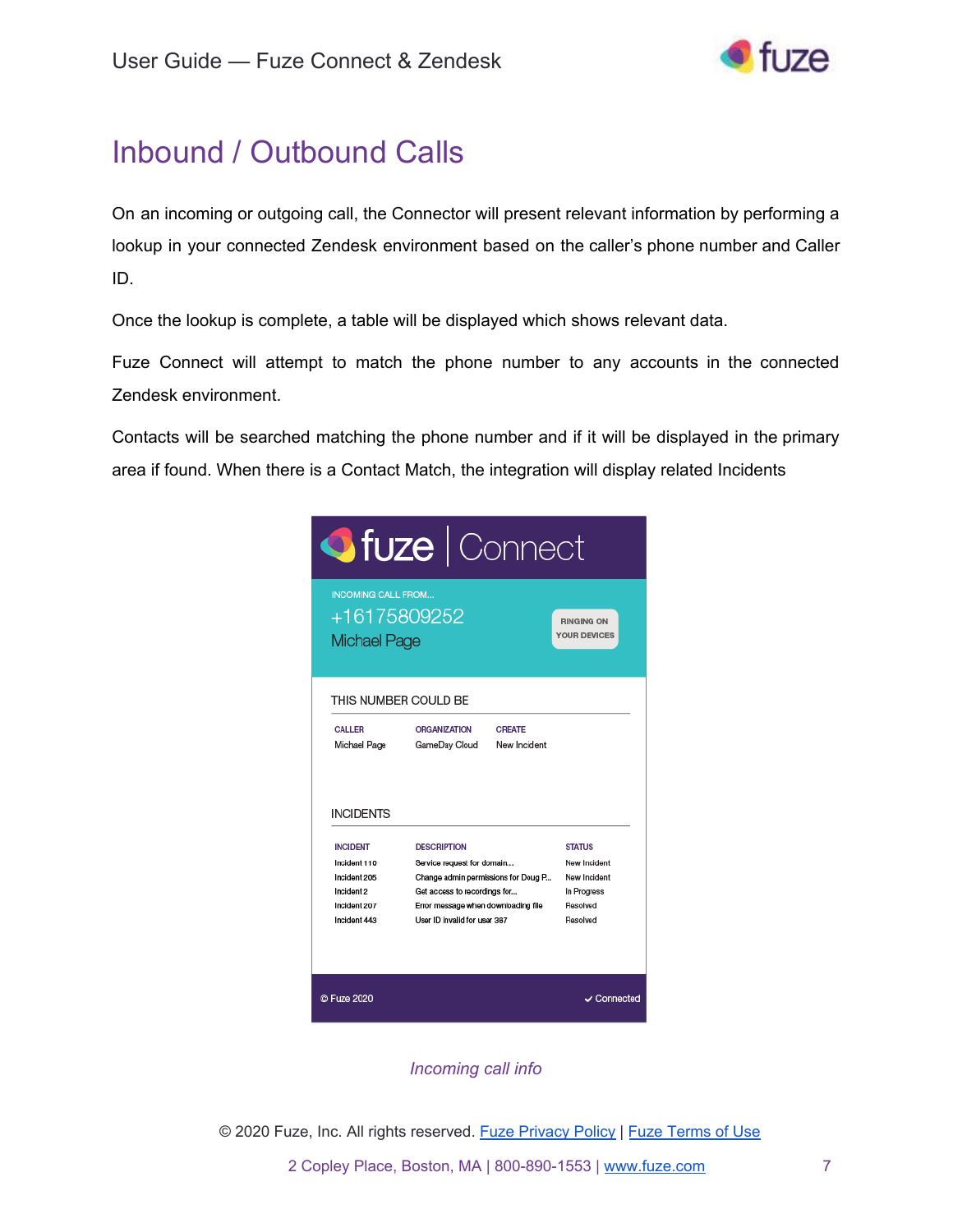

# <span id="page-8-0"></span>On-Call Actions

The following actions can be performed on the associated data in Fuze Connect while on a call:

- Click on the **Caller Name** to open that contact in your connected Zendesk.
- Click on the **Incident** listing to automatically open that record in your connected Zendesk.
- Click on the **New Incident** link creates a new incident on Zendesk and pops it on the browser.

# <span id="page-8-1"></span>Call Notes and Wrap-Up

When the call ends, a Notes window will be opened for the user to be able to add call notes related to the incident that the user has clicked or created and select a Wrap-Up code.

Call notes will also include a link to the associated call recording link. NOTE: Call recordings are stored on the Fuze platform for a defined amount of time, currently 60 days. If a user clicks on a call link for a call that is older than this defined time, they will receive an error or notification that the link is expired.

| <b>Situze</b> Call Wrap-Up                                                                                           |  |  |  |  |  |
|----------------------------------------------------------------------------------------------------------------------|--|--|--|--|--|
| Select a Wrap Up Code:<br><b>Miguel Oliveira</b><br>2018-11-20 16:46:02<br><b>Fuze Meeting</b><br>I O<br>Call Notes: |  |  |  |  |  |
| Need to set a meeting with Miguel for next week!                                                                     |  |  |  |  |  |
| Save                                                                                                                 |  |  |  |  |  |
| © Fuze 2018                                                                                                          |  |  |  |  |  |

*Call Wrap-Up Window, displayed after each call if enabled*

© 2020 Fuze, Inc. All rights reserved. Fuze [Privacy](https://www.fuze.com/fuze-privacy-policy) Policy | Fuze [Terms](https://www.fuze.com/legal) of Use